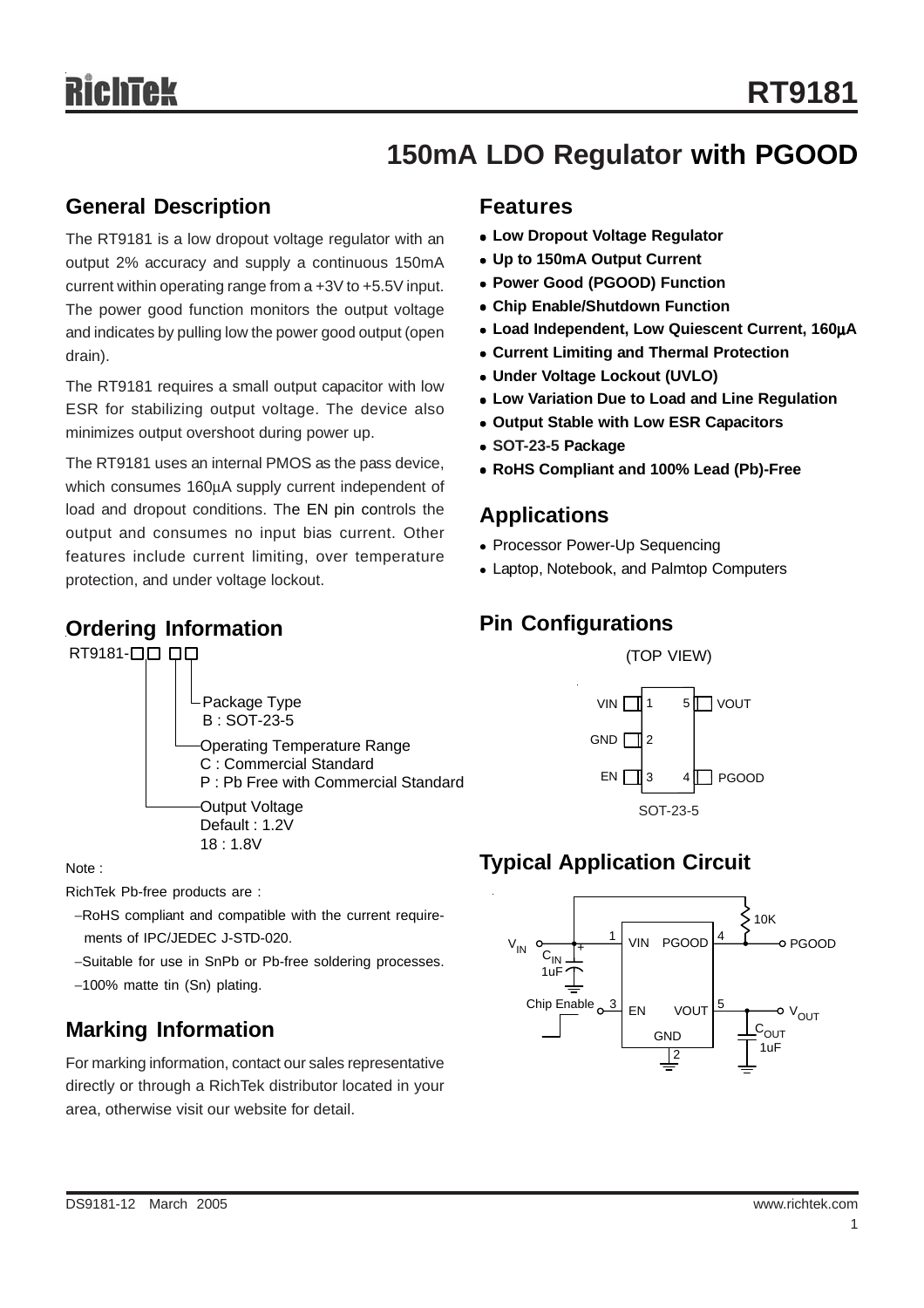## **Function Block Diagram**



## **Functional Pin Description**

| <b>Pin Name</b> | <b>Pin Function</b>       |  |  |  |
|-----------------|---------------------------|--|--|--|
| VIN             | Power Input Voltage       |  |  |  |
| GND             | Ground                    |  |  |  |
| ΕN              | Chip Enable (Active High) |  |  |  |
| <b>PGOOD</b>    | Power Good Indicator      |  |  |  |
| VOUT            | Output Voltage            |  |  |  |

## **Timing Diagram**

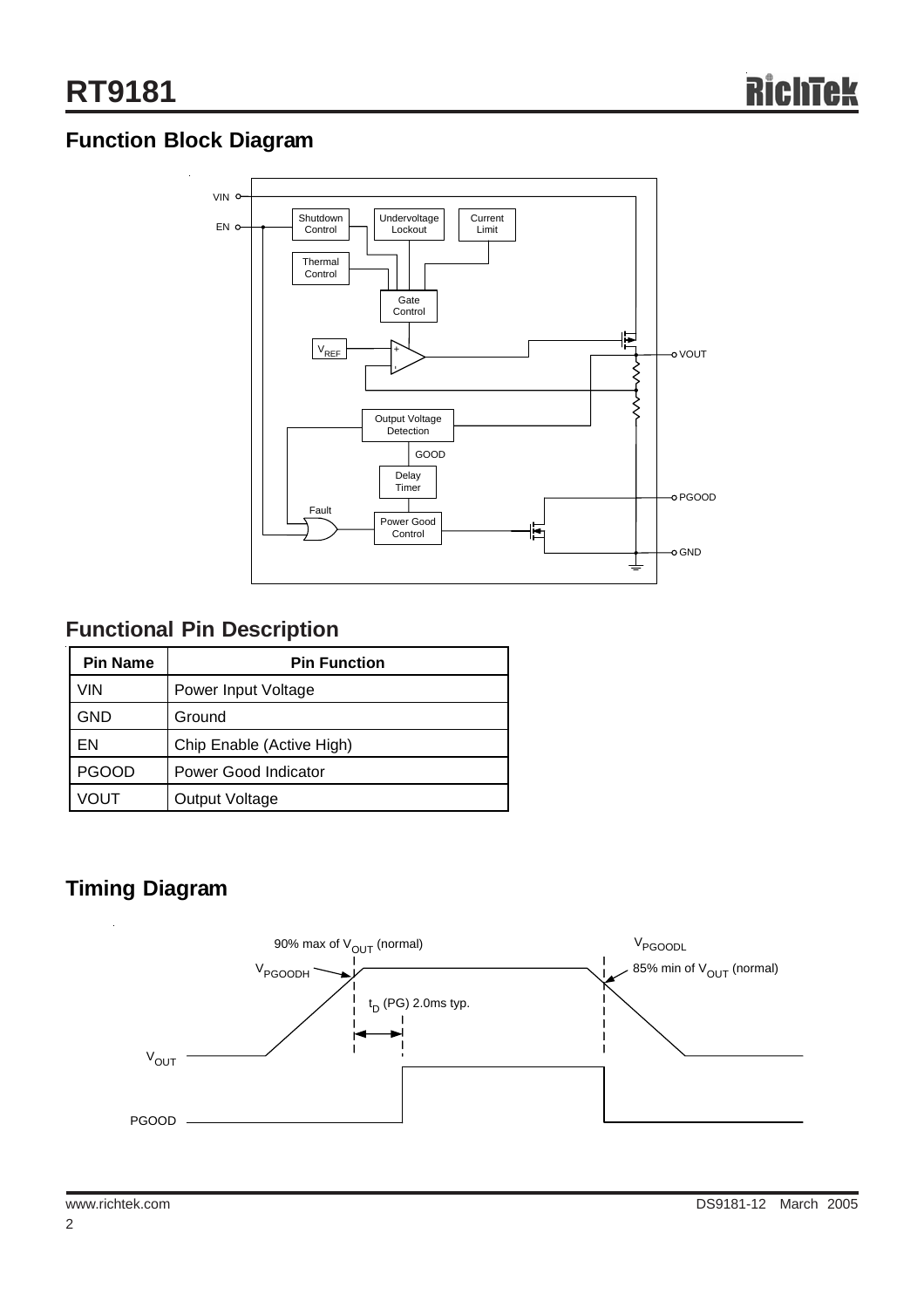## **Absolute Maximum Ratings** (Note 1)

| • Power Dissipation, $P_D @ T_A = 25^{\circ}C$ |  |
|------------------------------------------------|--|
|                                                |  |
| • Package Thermal Resistance (Note 6)          |  |
|                                                |  |
|                                                |  |
|                                                |  |
| • ESD Susceptibility (Note 2)                  |  |
|                                                |  |
|                                                |  |

## **Recommended Operating Conditions** (Note 3)

## **Electrical Characteristics**

( $V_{IN}$  = 5V,  $C_{IN}$  =  $C_{OUT}$  = 1 $\mu$ F, T<sub>A</sub> = 25°C, unless otherwise specified)

| <b>Parameter</b>               |            | Symbol                     | <b>Test Conditions</b>                                                       |        | <b>Typ</b>               | <b>Max</b> | <b>Units</b>  |  |
|--------------------------------|------------|----------------------------|------------------------------------------------------------------------------|--------|--------------------------|------------|---------------|--|
| <b>Output Voltage Accuracy</b> |            | $\Delta V_{\rm OUT}$       | $IOUT = 25mA$                                                                | $-1.5$ | $-$                      | 1.5        | $\frac{0}{0}$ |  |
|                                |            |                            | $I_{\text{OUT}} = 0.1 \text{mA}$ , $T_A = 0^\circ \text{C}$ to 70°C (Note 4) | $-2$   | $-$                      | $+2$       |               |  |
| <b>Current Limit</b>           |            | <b>ILIM</b>                | $R_{LOAD} = 1\Omega$                                                         |        | 300                      | --         | mA            |  |
| <b>Quiescent Current</b>       | (Note 5)   | lQ                         | $I_{\text{OUT}} = 0 \text{mA}$                                               |        | 160                      | 250        | μA            |  |
| Line Regulation                |            | $\Delta V$ LINE            | $V_{IN}$ = 3V to 5.5V, $I_{OUT}$ = 0.1mA                                     |        | --                       | $+0.3$     | $\frac{0}{0}$ |  |
| Load Regulation                | (Note 4)   | $\Delta\rm{V}_{\rm{LOAD}}$ | $I_{\text{OUT}} = 0.1 \text{mA}$ to 150 mA                                   |        | 1.5                      | $+3$       | %             |  |
| <b>EN Threshold</b>            | Logic-Low  | $V_{IL}$                   | $V_{IN}$ = 3V to 5.5V, Shutdown                                              |        | $-$                      | 0.8        | $\vee$        |  |
|                                | Logic-High | V <sub>IH</sub>            | $V_{IN}$ = 3V to 5.5V, Enable                                                |        | $-$                      | --         | V             |  |
| <b>EN Input Bias Current</b>   |            |                            | $EN = GND$ or $V_{IN}$                                                       |        | $\overline{\phantom{a}}$ | 100        | nA            |  |
| <b>Shutdown Current</b>        |            |                            | $EN = GND$                                                                   |        | 0.01                     | 1          | μA            |  |
| Power Good Low Threshold       |            | VPGOODL                    | Output falls % of V <sub>OUT</sub> (power NOT good)                          |        | --                       | $-$        | %             |  |
| Power Good High Threshold      |            | V <sub>PGOODH</sub>        | Output reaches % of $V_{\text{OUT}}$ , start delay<br>timer (power good)     |        |                          | 90         | $\%$          |  |
| Power Good Output Logic Low    |            | VOL                        | $V_{IN}$ = 3.3V, $I_{OL}$ = 2mA, $R_{DSON(max)}$ = 75 $\Omega$               |        | --                       | 0.15       | V             |  |
| Delay Time to Power Good       |            | t <sub>D</sub> (PGOOD)     | See timing diagram                                                           |        | 2                        | 5          | ms            |  |
| Power Up Overshoot             |            | VPGOODL                    | Maximum voltage overshoot allowed on<br>output during power-up               |        | 1                        | --         | $\frac{0}{0}$ |  |
| To be continued                |            |                            |                                                                              |        |                          |            |               |  |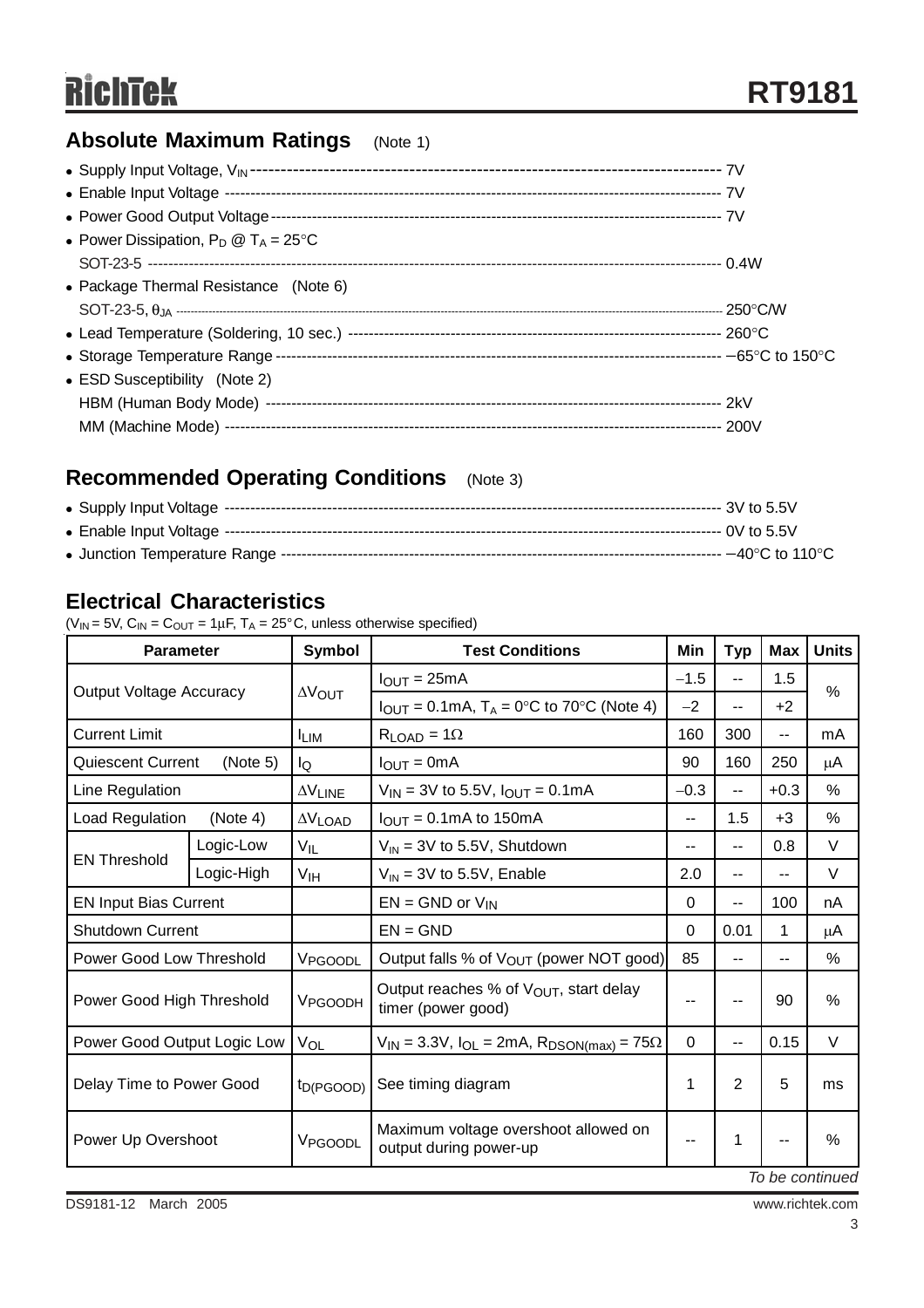## **RT9181**

# RichTek

| <b>Parameter</b>                    | <b>Symbol</b>            | <b>Test Conditions</b>            | Min   | <b>Typ</b> | Max   | Units       |
|-------------------------------------|--------------------------|-----------------------------------|-------|------------|-------|-------------|
| <b>Thermal Shutdown Temperature</b> | Tsp                      |                                   | 110   | 140        | $- -$ | $^{\circ}C$ |
| <b>Thermal Shutdown Hysteresis</b>  | $\Delta$ T <sub>SD</sub> |                                   | $- -$ | 20         | --    | ∘C          |
| Power Supply Rejection Rate         | <b>PSRR</b>              | $t = 100$ Hz, $C_{OUT} = 1 \mu F$ | $- -$ | $-62$      | $- -$ | dB          |

**Note 1**. Stresses listed as the above "Absolute Maximum Ratings" may cause permanent damage to the device. These are for stress ratings. Functional operation of the device at these or any other conditions beyond those indicated in the operational sections of the specifications is not implied. Exposure to absolute maximum rating conditions for extended periods may remain possibility to affect device reliability.

- **Note 2.** Devices are ESD sensitive. Handling precaution recommended.
- **Note 3.** The device is not guaranteed to function outside its operating conditions.
- **Note 4.** Regulation is measured at constant junction temperature by using a 20ms current pulse. Devices are tested for load regulation in the load range from 0.1mA to 150mA.
- **Note 5.** Quiescent, or ground current, is the difference between input and output currents. It is defined by  $I_Q = I_{IN} I_{OUT}$  under no load condition ( $I_{\text{OUT}}$  = 0mA). The total current drawn from the supply is the sum of the load current plus the ground pin current.
- **Note 6.**  $\theta_{JA}$  is measured in the natural convection at  $T_A = 25^\circ$ C on a low effective thermal conductivity test board of JEDEC 51-3 thermal measurement standard.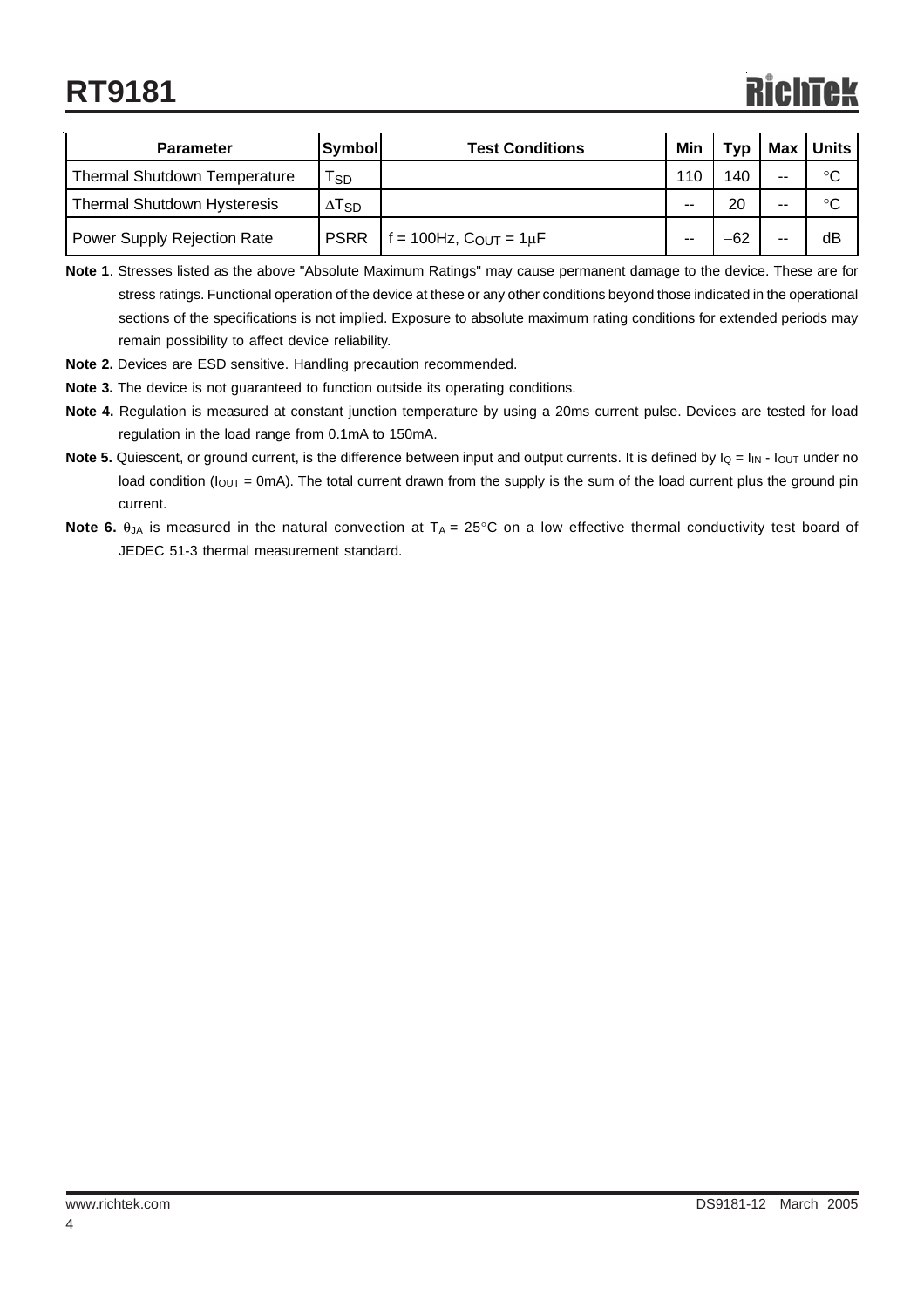## **Typical Operating Characteristics**

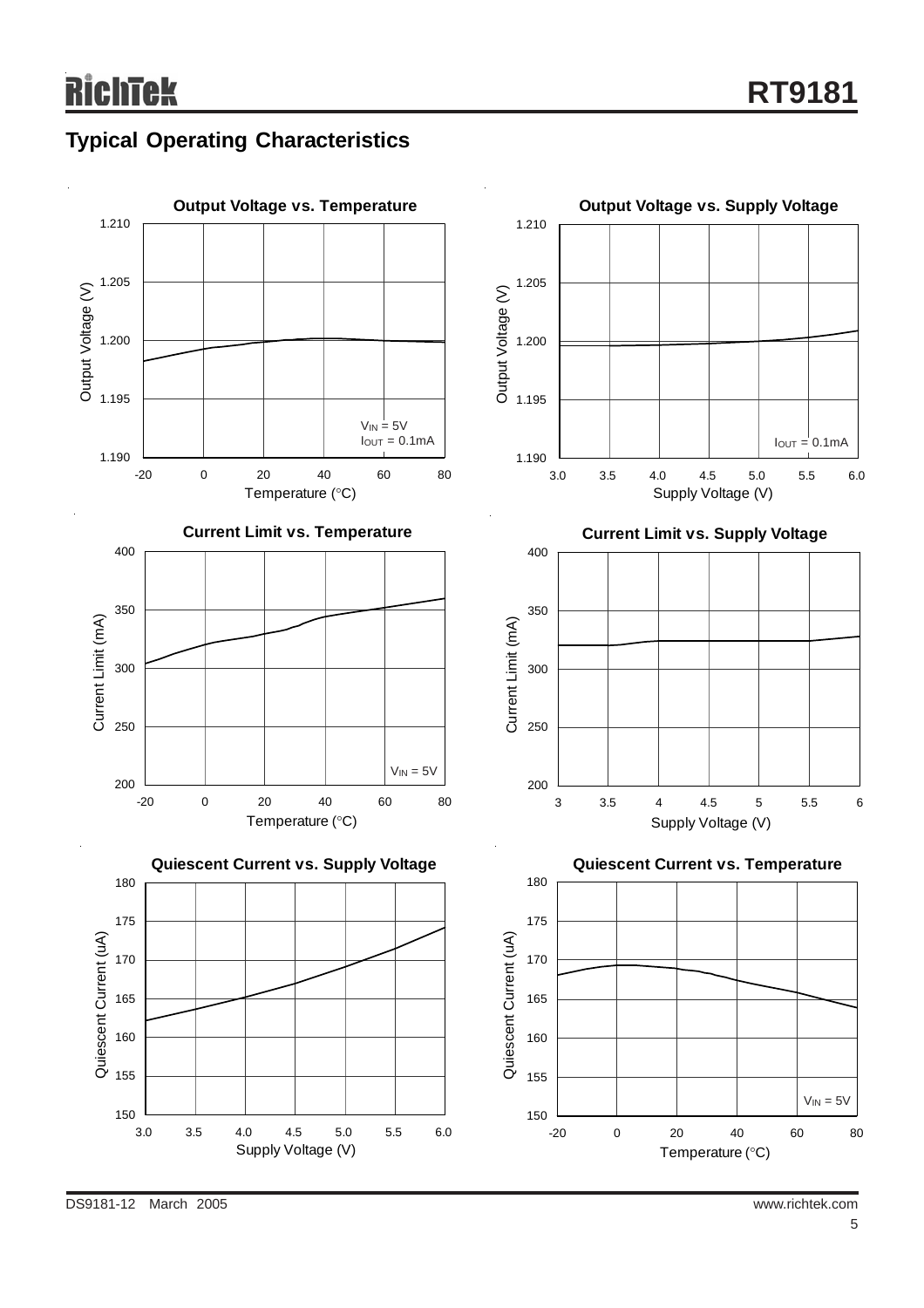



**Load Transient Response**  $V_{IN} = 5V$ Output Voltage<br>Deviation (mV) Output Voltage Deviation (mV)  $C_{IN} = C_{OUT} = 1uF$ 100  $I<sub>O</sub> = 5$  to 150 mA 50 0 -50 ≈ ≈ Current (mA) Current (mA) 200 Load 100 0 RT9181-18 Time (1ms/Div)



1.0 1.5 2.0 2.5

3.0

**PGOOD Delay Time vs. Temperature**



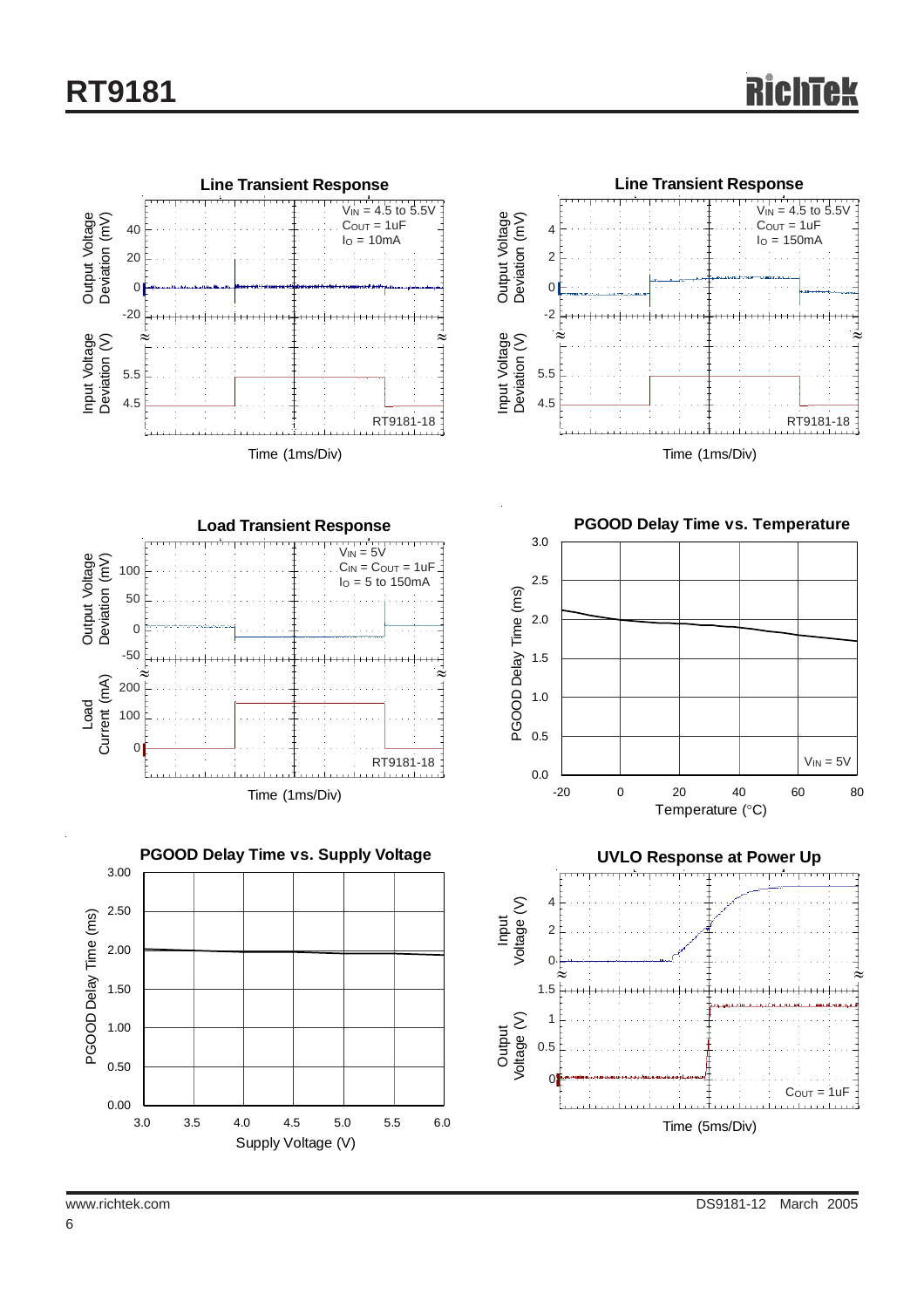# **RichTek**

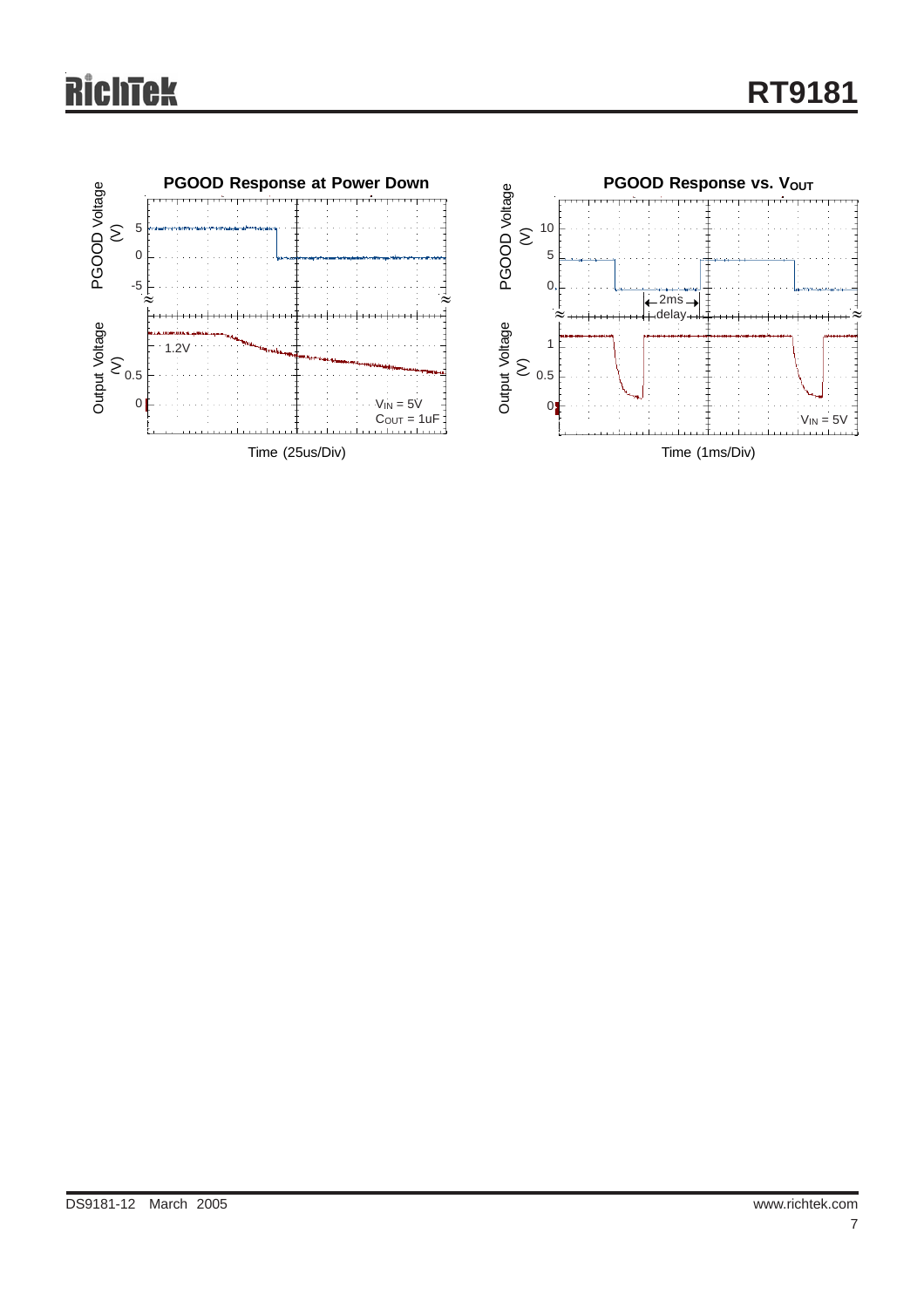## **Application Information**

### **EN**

The RT9181 is enabled by driving the EN input high, and shutdown by pulling the input low. If this feature is not to be used, the EN input should be tied to VIN to keep the regulator enabled at all times (the EN input must **not** be left floating).

### **Internal P-Channel Pass Transistor**

The RT9181 features a P-Channel MOSFET pass transistors. It provides several advantages over similar designs using PNP pass transistors, including longer battery life. The P-Channel MOSFET requires no base drive, which reduces quiescent current considerably. PNP-based regulators waste considerable current in dropout when the pass transistor saturates, They also use high base-drive currents under large loads. The RT9181 does not suffer from these problems and consume only 160μA of quiescent current whether in dropout, light-load, or heavy-load applications.

#### **Power Good**

The power good output is an open-drain output. It is designed essentially to work as a power-on reset generator once the regulated voltage was up or a fault condition. The output of the power good drives low when a fault condition occurs. The power good output come back up once the output has reached 90% of its nominal value and a 2ms (typ.) delay has passed. See Timing Diagram. The output voltage level will be drooped at the fault conditions including current limit, thermal shutdown, or shutdown and triggers the PGOOD detector to alarm a fault condition. This output is fed into an on-board delay circuitry that drives the open drain transistor to indicate a fault.

Because at shutdown mode, a fault condition occurs by pulling the PGOOD output low, it will sink a current from the open drain and the external power. Selecting a suitable pulling resistance will be well to control this dissipated power.

### **Current Limit and Thermal Protection**

The RT9181 includes a current limit structure which monitor and control the pass transistor's gate voltage limiting the guaranteed maximum output current to 160mA minimum.

Thermal-overload protection limits total power dissipation in the RT9181. When the junction temperature exceeds  $T_J = +140^{\circ}$ C, the thermal sensor signals the shutdown logic turning off the pass transistor and allowing the IC to cool. The thermal sensor will turn the pass transistor on again after the IC's junction temperature cools by 20°C, resulting in a pulsed output during continuous thermaloverload conditions. Thermal-overloaded protection is designed to protect the RT9181 in the event of fault conditions. Do not exceed the recommended maximum junction-temperature rating of  $T_J = +110^{\circ}C$  for continuous operation. The output can be shorted to ground for and indefinite amount of time without damaging the part by cooperation of current limit and thermal protection.

### **Operating Region and Power Dissipation**

The maximum power dissipation of RT9181 depends on the thermal resistance of the case and circuit board, the temperature difference between the die junction and ambient air, and the rate of air flow. The power dissipation across the device is

$$
P = I_{OUT} (V_{IN} - V_{OUT})
$$

The GND pin of the RT9181 performs the dual function of providing an electrical connection to ground and channeling heat away, Connect the GND pin to ground using a large pad or ground plane.

#### **Capacitor Selection and Regulator Stability**

Like any low-dropout regulator, the external capacitors used with the RT9181 must be carefully selected for regulator stability and performance. Using a capacitor whose value is  $\geq 1 \mu$ F on the RT9181 input and the amount of capacitance can be increased without limit. The input capacitor must be located a distance of not more than 0.5" from the input pin of the IC and returned to a clean analog ground.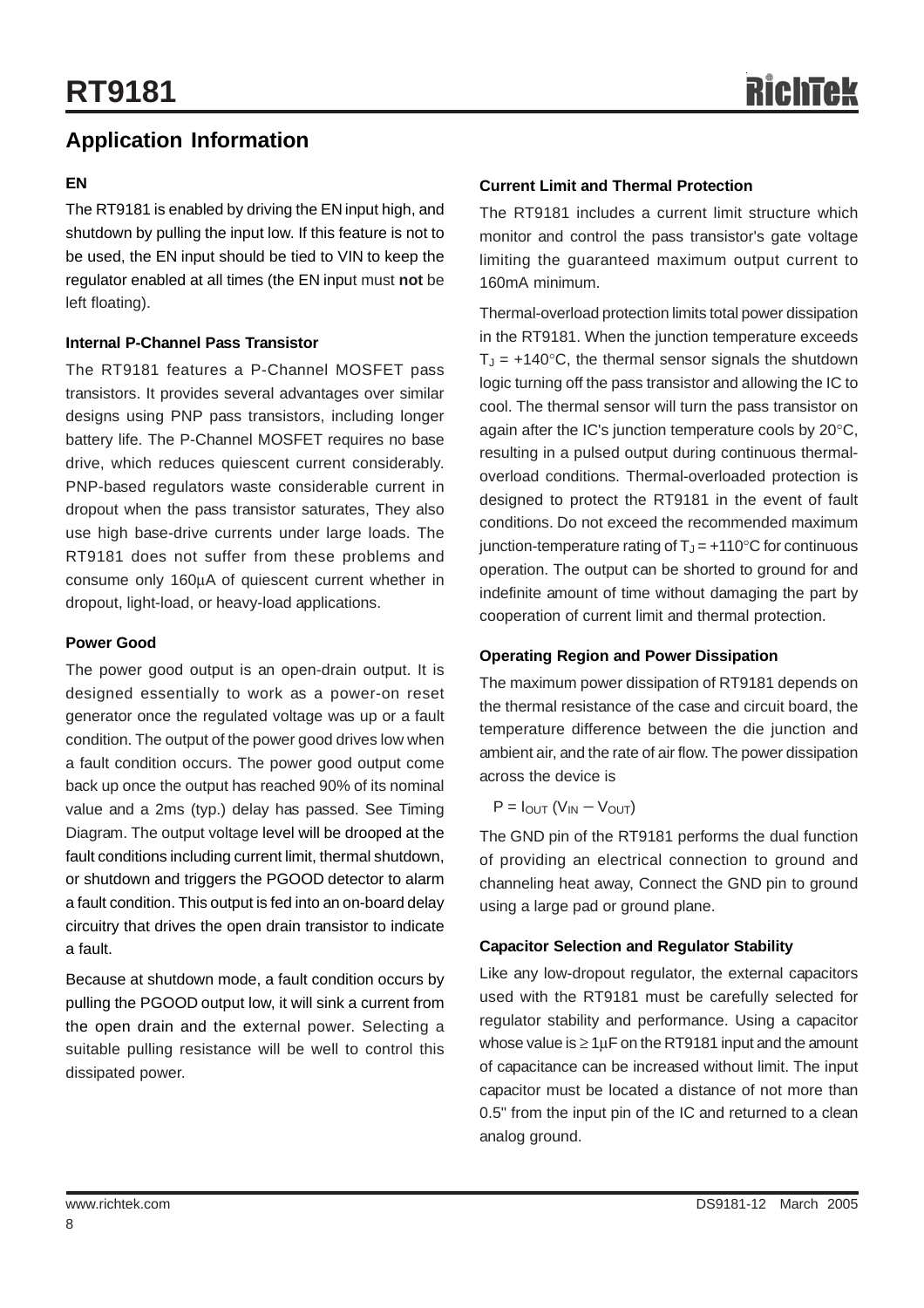# Richtek

Any good quality ceramic or tantalum can be used for this capacitor. The capacitor with larger value and lower ESR (equivalent series resistance) provides better PSRR and line-transient response.

The output capacitor must meet both requirements for minimum amount of capacitance and ESR in all LDO applications. The RT9181 is designed specifically to work with low-ESR ceramic output capacitor in space-saving and performance consideration. Using a ceramic capacitor whose value is at least  $1 \mu$ F with ESR is > 5m $\Omega$ on the RT9181 output ensures stability. The RT9181 still works well with output capacitor of other types due to the wide stable ESR range. Output capacitor of larger capacitance can reduce noise and improve load-transient response, stability, and PSRR. The output capacitor should be located not more than  $0.5$ " from the  $V_{\text{OUT}}$  pin of the RT9181 and returned to a clean analog ground.

Note that some ceramic dielectrics exhibit large capacitance and ESR variation with temperature. It may be necessary to use 2.2μF or more to ensure stability at temperatures below -10°C in this case. Also, tantalum capacitors, 2.2μF or more may be needed to maintain capacitance and ESR in the stable region for strict application environment.

Tantalum capacitors maybe suffer failure due to surge current when it is connected to a low-impedance source of power (like a battery or very large capacitor). If a tantalum capacitor is used at the input, it must be guaranteed to have a surge current rating sufficient for the application by the manufacturer.

### **Load-Transient Considerations**

The RT9181 load-transient response graphs show two components of the output response: a DC shift from the output impedance due to the load current change, and the transient response. The DC shift is quite small due to the excellent load regulation of the IC. Typical output voltage transient spike for a step change in the load current from 0mA to 50mA is tens mV, depending on the ESR and ESL of the output capacitor. Increasing the output capacitor's value and decreasing the ESR and ESL attenuates the overshoot.

#### **Reverse Current Path**

The power transistor used in the RT9181 has an inherent diode connected between each regulator input and output (see Figure 1). If the output is forced above the input by more than a diode-drop, this diode will become forward biased and current will flow from the  $V_{OUT}$  terminal to  $V_{\text{IN}}$ . This diode will also be turned on by abruptly stepping the input voltage to a value below the output voltage. To prevent regulator mis-operation, a Schottky diode could be used in the applications where input/output voltage conditions can cause the internal diode to be turned on (see Figure 2). As shown, the Schottky diode is connected in parallel with the internal parasitic diode and prevents it from being turned on by limiting the voltage drop across it to about 0.3V @ 100mA to prevent damage to the part.







Figure 2